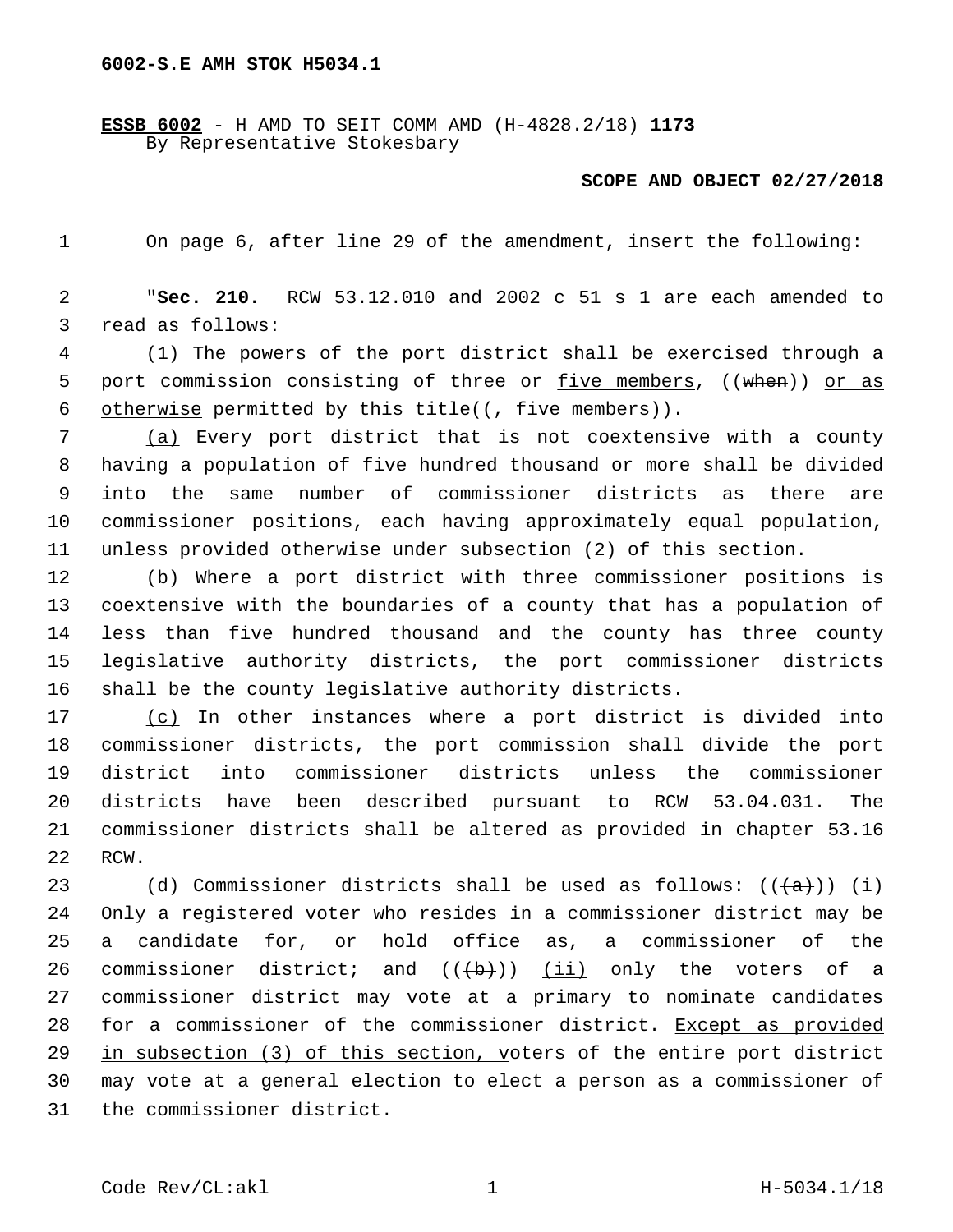(2)(a) In port districts with five commissioners, two of the commissioner districts may include the entire port district if approved by the voters of the district either at the time of formation or at a subsequent port district election at which the issue is proposed pursuant to a resolution adopted by the board of commissioners and delivered to the county auditor.6

 (b) In a port district with five commissioners, where two of the commissioner districts include the entire port district, the port district may be divided into five commissioner districts if proposed pursuant to a resolution adopted by the board of commissioners or pursuant to a petition by the voters and approved by the voters of the district at the next general or special election occurring sixty or more days after the adoption of the resolution. A petition proposing such an increase must be submitted to the county auditor of the county in which the port district is located and signed by voters of the port district at least equal in number to ten percent of the number of voters in the port district who voted at the last general 18 election.

 Upon approval by the voters, the commissioner district boundaries shall be redrawn into five districts within one hundred twenty days and submitted to the county auditor pursuant to RCW 53.16.015. The new commissioner districts shall be numbered one through five and the three incumbent commissioners representing the three former districts shall represent commissioner districts one through three. The two at large incumbent commissioners shall represent commissioner districts 26 four and five. If, as a result of redrawing the district boundaries, more than one of the incumbent commissioners resides in one of the new commissioner districts, the commissioners who reside in the same commissioner district shall determine by lot which of the numbered commissioner districts they shall represent for the remainder of 31 their respective terms.

 (3)(a) Beginning in 2019, any port district with five members 33 that is coextensive with a county having a population of over one and one-half million, and with a legislative authority of nine members, must be divided into the same commissioner districts as the county legislative authority districts and include the same number of commissioner positions as the county legislative authority.

 (b) Each commissioner must reside in the district from which he or she is elected, and only voters from each district may elect the